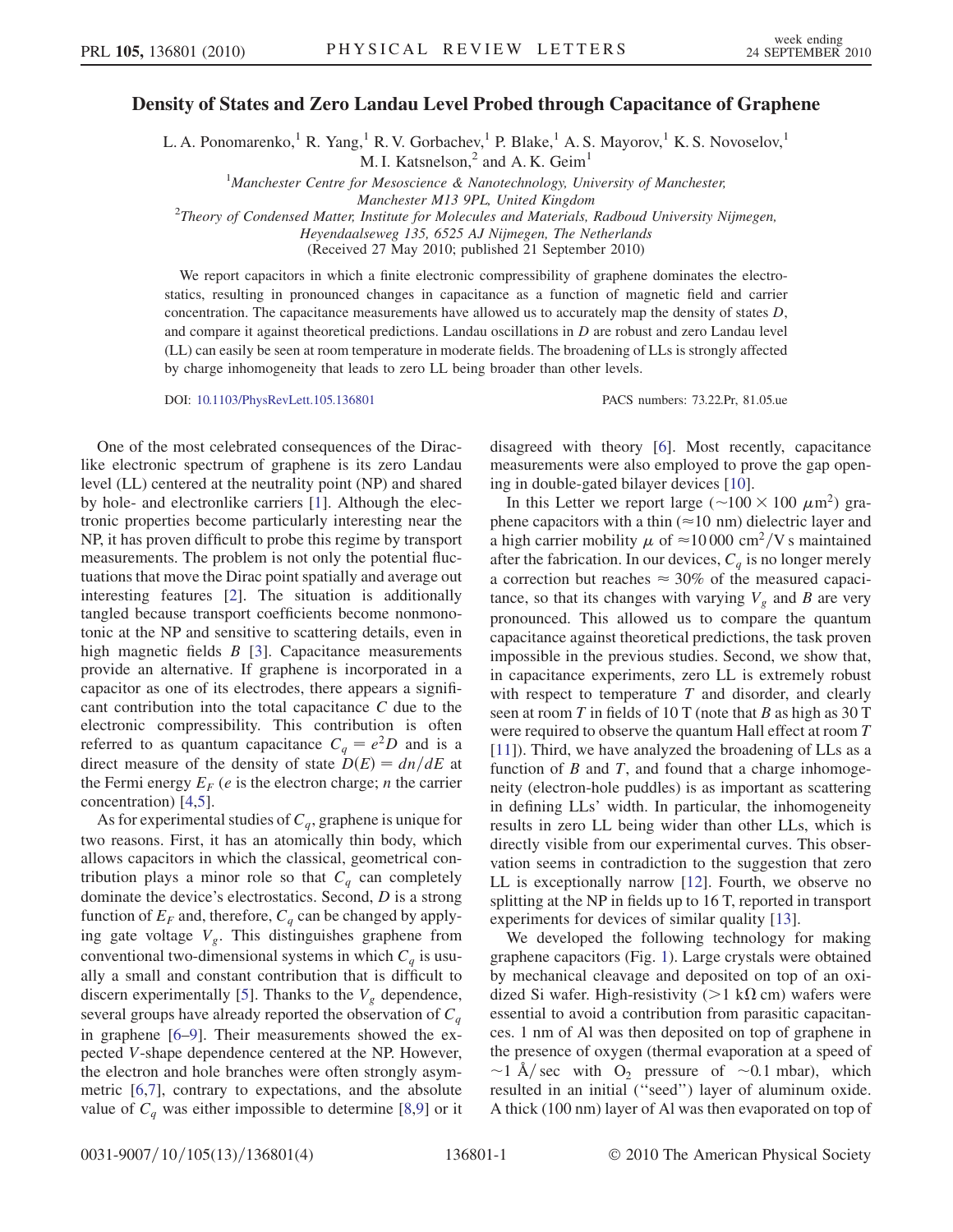<span id="page-1-0"></span>

FIG. 1 (color online). Photograph of one of our devices (left) and its schematics (right). Graphene is connected to the measurement circuit by the contact deposited along the device's perimeter. The second capacitor plate is an Al electrode (central rectangle in the left photo).

graphene in high vacuum, forming the second plate of a flat capacitor. Although only 1 nm of Al oxide was deposited, the resulting gate dielectric appeared to be much thicker  $(\sim 10 \text{ nm})$  as found by atomic force and electron microscopy (we used one of our devices and etched away the metallic film in potassium hydroxide). This is attributed to the oxidation of the Al gate from below by air that diffused through pores in the initial oxide. Despite its simplicity, the technology allowed us to avoid any noticeable reduction in  $\mu$  due to the gate dielectric and change  $E_F$  by as much as  $\pm 0.5$  eV.  $\mu$  was measured by using multiterminal Hall bar devices fabricated in parallel with the capacitors. The Hall bars had some areas covered with the top gate and some left open. The measured  $\mu$  were statistically indistinguishable for the two areas. The only notable difference was that, in the top-gated devices, the NP was always close to zero  $V_g$  (remnant doping  $n_D < 10^{11}$  cm<sup>-2</sup>). In contrast, nongated graphene typically exhibited  $n_D \ge 10^{12}$  cm<sup>-2</sup>. We attribute this behavior to the screening out of an average electrostatic potential by the nearby Al gate.

A typical dependence of C on  $V_g$  applied between graphene and the Al gate is plotted in Fig. [2](#page-1-1) (4 devices were used in this study). We have found little contribution from parasitic capacitances  $(<1$  pF) and, to illustrate this fact, Fig.  $2(a)$  also shows C measured in an alternative approach (circles) by studying magnetocapacitance oscillations (figure caption).  $C_q$  contributes as a series capacitor [\[4,](#page-3-3)[5](#page-3-4)]:  $1/C = 1/C_{ox} + 1/C_q$  where  $C_{ox}$  is the gate independent geometrical capacitance of the oxide layer. The measured dependence in Fig. [2\(a\)](#page-1-2) is accurately described by two parameters [[4](#page-3-3)[–10](#page-3-9)[,14\]](#page-3-13): (1)  $C_{ox}$  that gives the saturation value in the limit of high  $n$  (where  $D$  becomes large so that  $C_q \gg C_{ox}$ ) and (2) the Fermi velocity  $v_F$  in graphene that describes the rate of changes in  $C$  at low  $n$ . The dashed curve in Fig. [2\(a\)](#page-1-2) shows the best fit that yields  $C_{ox} \approx 0.47 \ \mu \text{F/cm}^2 \ \text{and} \ \ v_F \approx (1.15 \pm 0.1) \times 10^6 \ \text{m/s}.$ The found  $v_F$  is in excellent agreement with other experi-ments (e.g., [\[15,](#page-3-14)[16\]](#page-3-15)) and theory [\[1,](#page-3-0)[17\]](#page-3-16). The  $C_{ox}$  value is the only real fitting parameter and corresponds to the classical capacitance expected for our oxide thickness of  $\sim$ 10 nm.

By integrating the experimental curve in Fig. [2\(a\)](#page-1-2), we can find *n* for a given  $V_g$  and replot the data as a function of *n* and  $E_F = \hbar v_F \sqrt{\pi |n|}$  (note that the standard equation  $n \propto V_g$  no longer holds for thin gate dielectrics).

<span id="page-1-1"></span>

<span id="page-1-2"></span>FIG. 2 (color online). Graphene capacitance in zero B. (a) Capacitance (per unit area) of the device in Fig. [1](#page-1-0) (solid curve). For consistency, all the plots presented in the report are taken from the same device that exhibited slightly smaller  $\delta n$ that the others. The dashed curve is the best fit and the horizontal line shows  $C_{\text{ox}}$ . Open symbols are the alternative measurements using the periodicity of magnetocapacitance oscillations. For a given B, each period in gate voltage  $\Delta V_g$  corresponds to the filling of one LL, and this requires an increase in carrier concentration  $\Delta n = 4eB/h$  where h is the Planck constant. C is then calculated as  $e\Delta n/\Delta V_g$ . Despite the lower accuracy of this approach (due to oscillations in  $C_q$ ), it provides a valuable crosscheck. (b)  $C_q$  as function of  $E_F$  (bottom axis) and n (top axis). The right axis plots the density of states,  $D = C_q/e^2$ . These are the same measurements as in (a), and the flat region near zero energy results from nonlinear stretching of the x axis. The extrapolation lines (dashed) in Fig. [2\(b\)](#page-1-2) should cross at zero, and the small vertical offset can be explained by parasitic capacitances that we deliberately did not include in the analysis to minimize the number of fitting parameters.

The resulting curve in Fig. [2\(b\)](#page-1-2) is a textbook behavior for the quantum capacitance of Dirac fermions. As expected for an ideal case, the curves are electron-hole symmetric, and  $D(E_F)$  exhibits equal slopes (within 3%) for the valence and conduction bands, which are given by the single material parameter  $v_F$ . The prominent flat region at the NP is attributed to electron-hole puddles [\[16\]](#page-3-15) that smear the sharp dip in  $C$  at the NP. The smearing in Fig. [2\(b\)](#page-1-2) covers a region of  $\delta n \approx \pm 4 \times 10^{11}$  cm<sup>-2</sup> which is close to  $\delta n$  typically observed in transport experiments [\[2\]](#page-3-1). By comparing Figs.  $2(a)$  and  $2(b)$ , one can see that electron-hole puddles dominate the spectral smearing near the NP (because the energy smearing  $\delta E \propto \delta n/E_F$ ).

In perpendicular B, our capacitors exhibit pronounced oscillations [Fig. [3\(a\)](#page-2-0)]. Zero LL is centered at the NP (zero  $E_F$ ) as expected for graphene's electronic spectrum [[1,](#page-3-0)[15\]](#page-3-14). First, let us understand the overall shape of the  $C_q$  curves.  $D(E)$  can be considered as a superposition of LLs having the Lorentzian shape [\[18\]](#page-3-17). Figure [3\(b\)](#page-2-0) shows results of our numerical analysis. For graphene with LLs equally broadened by scattering and, therefore, having the same width  $\Gamma$ , we could not reach any satisfactory agreement with our experiment for any  $\Gamma$ . Theory predicts stronger oscillations in  $C_q$  (dashed curve) whereas in reality the peaks become progressively smaller at small n. To explain the latter, we take into account the charge inhomogeneity inferred from Fig. [2\(b\)](#page-1-2). This provides a natural explanation for zero LL being broader than other LLs (in terms of  $\delta E$ ) and, thus,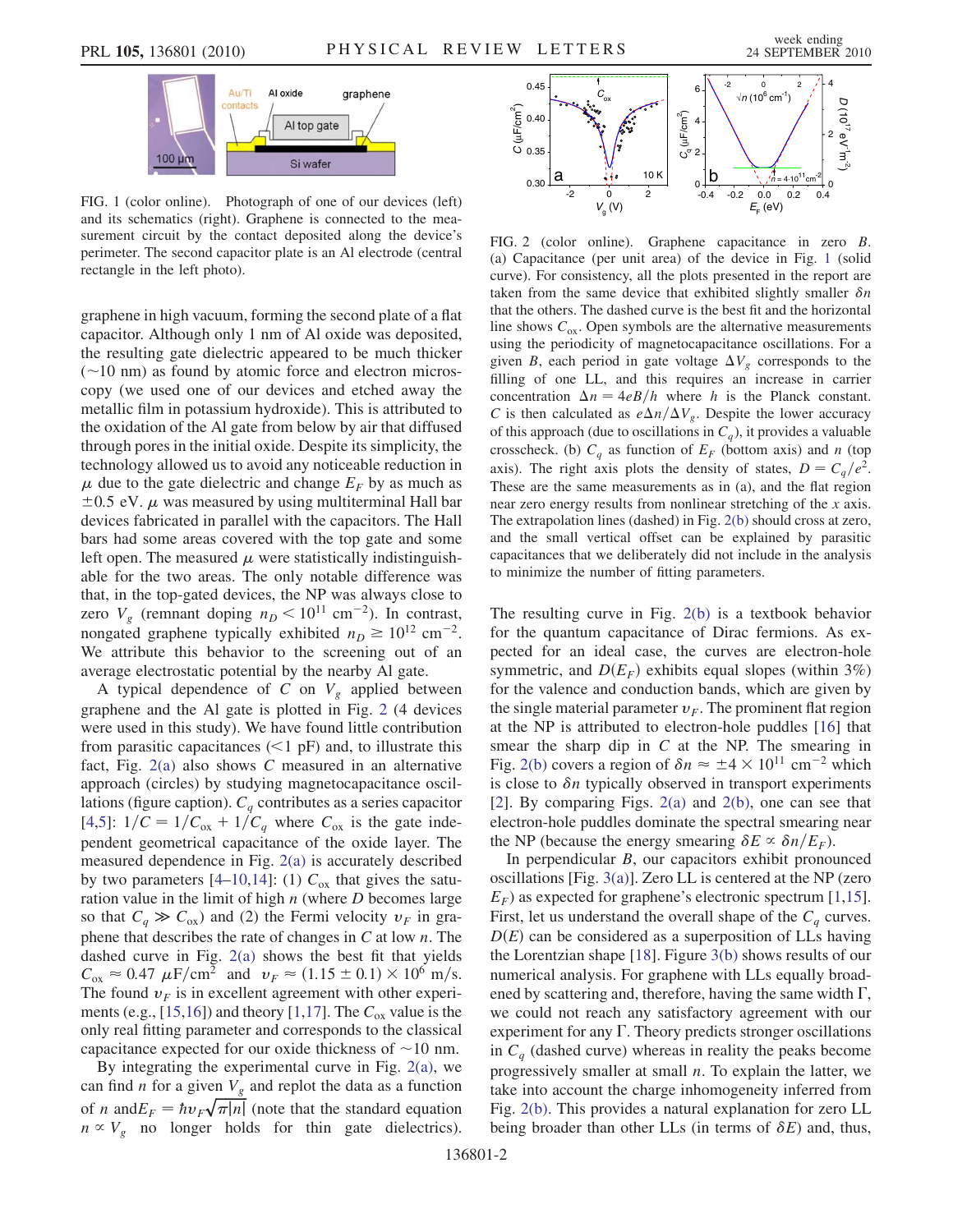<span id="page-2-3"></span>

<span id="page-2-0"></span>FIG. 3 (color online). Magnetic oscillations in the density of state. (a) Experiment:  $C_q = e^2D$  as a function of  $V_g$  at various T. (b) Theory:  $C_q$  in 16 T at low T. The dashed curve shows the oscillations if all LLs were equally broadened with the half width at half maximum (HWHM),  $\Gamma = 15$  meV [\[20\]](#page-3-19). The dotted curve takes into account electron-hole puddles and was obtained as a convolution of the above broadening with an added inhomogeneity in  $n$  which was modeled by a Gaussian distribution [\[21\]](#page-3-20) with standard deviation  $\delta n = 4 \times 10^{11}$  cm<sup>-2</sup>, the value found in Fig. [2.](#page-1-1) The solid line is a result of a similar convolution but assuming an asymmetric doping, which was modeled as a sum of two Gaussians with height ratios of 7:3;  $\delta n = 3.5 \times 11^{11}$  $10^{11}$  cm<sup>-2</sup> for both; and the separation of  $7 \times 10^{11}$  cm<sup>-2</sup>. Note that the device in Fig. [3\(a\)](#page-2-0) has changed with respect to its state in Fig. [2.](#page-1-1) We find such changes to occur often after thermal cycling.

having the smallest height in Fig. [3\(a\)](#page-2-0). It also allows us to account for the overall shape of the  $C_q(V_g)$  curve. Furthermore, we have often observed an electron-hole asymmetry in  $C_q$  such that the oscillations for electrons are more pronounced than those for holes [Fig. [3\(a\)\]](#page-2-0). The degree of this asymmetry varied from sample to sample and could change after thermal cycling, and we attribute it to an asymmetric potential landscape. To this end, we have modeled the charge inhomogeneity as a sum of two Gaussians, which can be due to, for example, macroscopic regions with different chemical doping. The resulting dependence (solid curve) reproduces the essential features of the observed asymmetry. In general, the analysis in Fig.  $3(b)$  shows that, at low T, the spectral broadening is mostly due to electron-hole puddles and the finite  $\mu$  plays little role in the broadening of zero LL.

The  $T$  dependence in Fig. [3\(a\)](#page-2-0) has allowed us to find cyclotron mass  $m_c$  at different  $V_g$ . The analysis is the same as for the case of Shubnikov-de Haas oscillations [\[15\]](#page-3-14), and our results (not shown) are essentially identical, yielding  $m_c \propto n^{1/2}$  with a single fitting parameter  $v_F \approx$  $(1.1 \pm 0.1) \times 10^6$  m/s. Note that such analysis is not applicable at the Dirac point where the nominal value of  $m_c$  is zero. This emphasizes differences between transport and capacitance measurements. The latter allow us to directly assess  $D(E)$  whereas interpretation of transport experiments is generally more complicated and sensitive to scattering details. Also, note that under the same conditions our reference multiterminal devices exhibited clear quantum Hall effect plateaus and wide zeros in resistance (not shown; for examples, see Refs. [[1](#page-3-0)[,15\]](#page-3-14)). This difference can be explained by the fact that the capacitance spectroscopy probes both extended and localized states, whereas electron transport occurs over the former.

Because zero LL is hard to assess in transport experiments, we focus below on this particular feature. Figure [4](#page-2-1) details its behavior with changing  $T$  and  $B$ . We start with pointing out two qualitative observations for zero LL. First, we do not see any hint for zero LL's splitting in fields up to 16 T and T down to 1 K [\[13\]](#page-3-12). We believe that, if present, this splitting for the  $D(E)$  curves should be smeared by electronhole puddles. Second, zero LL can clearly be seen in  $C_q$ even at room T in fields down to 10 T and an increase in  $D_{NP} \equiv D(0)$  can be detected in B as low as 5 T [Figs. [3\(a\)](#page-2-0) and  $4(a)$ ]. To analyze the observed T dependence, Fig.  $4(b)$ plots  $D_{NP}$  as a function of T. As for theory, each of the thermally broadened LLs contributes to  $D_{NP}$  as [[19](#page-3-18)]

$$
D_i(T) = \frac{\Delta n}{\pi} \int_0^{\infty} e^{-\Gamma_0 t} \cos(E_i t) \frac{\pi T t}{\sinh(\pi T t)} dt
$$

<span id="page-2-1"></span>

<span id="page-2-2"></span>FIG. 4 (color online). Density of states near the NP. (a) The emergence of zero LL with increasing  $B$  near room  $T$ . The curves cover the range from 0 to 16 T in steps of 2 T. Zero LL becomes clearly visible above 10 T. We avoided  $T$  above 250 K because the measurements become hysteretic due to an increased mobility of adsorbates, similar to transport experi-ments [\[22](#page-3-21)]. The inset shows  $C_q$  and D at the NP as a function of B in units of  $\mu$ F/cm<sup>2</sup> and  $10^{17}$  eV<sup>-1</sup> m<sup>-2</sup>, respectively. The solid curve is the best fit [\[19\]](#page-3-18). (b) T dependence of  $D_{NP}$  at 16 T (symbols). The curves are theory fits. Inset: same as in the main figure but in terms of the width of zero LL.